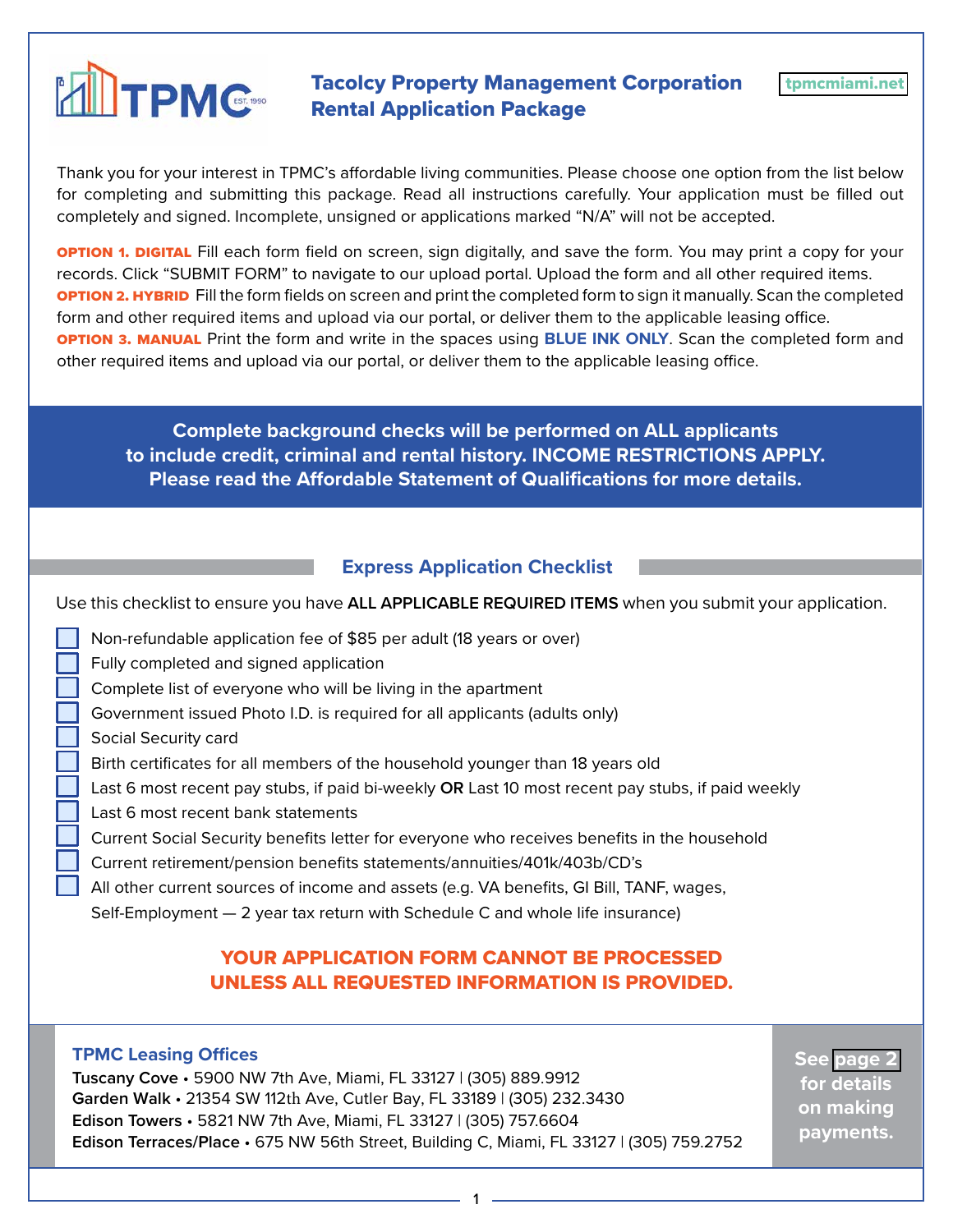# AFFORDABLE STATEMENT OF QUALIFICATIONS

#### Dear Applicant:

Thank you for your patience while we work to assure that our community and possibly your future home is filled with qualified and respectful residents who will make this a great place to live! If you meet the applications standards and are accepted, you will have the peace of mind of knowing that you will be joining other residents who have been processed with equal care.

If your application meets all of the following criteria, you will be approved. If it does not, you may be approved with conditions, which may require you to pay an additional security deposit, make payments with certified funds only, or obtain a co-signer or guarantor (in communities where permitted). In the event that you do not meet the requirements set forth, we will have to deny your application.

**TPMC provides equal and fair housing opportunities. We do not discriminate based upon race, color, religion, sex, national origin, familial status disability, age, marital status, or any other qualifications not related to the application process.**

# **Application Screening Requirements**

#### **Complete Application**

All lines must be filled in and questions answered for the application to be processed. ALL intended occupants must be named on the lease. All applicants must be 18 years or older. Applicants to Tuscany Cove must be 55 years or older.

#### **Application Fee Payment**

An \$85 non-refundable application fee is required for every adult applicant. Payment of application fees and deposits ONLY (not rent payments) may be made securely at [tpmcmiami.net/applyonline v](https://www.tpmcmiami.net/applyonline)ia Paypal or Stripe. Money orders or cashier's checks are payable to: TPMC LEASING, or pay via Paypal directly to appfee@tpmcmiami.net.

#### **Two Forms of Identification are Required for All Applicants**

We require a photo ID (a driver's license or photo identification card issued by the government, state or federal) and a second form of identification in order to verify your identity once you begin the application process. Your second form of identification may be a social security card, birth certificate, or a non-resident alien card, etc. If your social security card is marked 'Eligible for Employment with DHS approval' and you report income, you must also provide the authorization card (A copy of each form of ID will be required once your application is approved.)

#### **Verifiable Rental History**

The standard approval process requires verifiable rental history for the past 2 years. It is your responsibility to provide the necessary information that allows us to contact your past landlord(s) for these details. You must have a history of paying your rent on time, keeping the residence in a neat, clean and sanitary condition, have given proper notice, have no dispossessory warrant(s) filed (within the past 3 years) and must not owe any money to your past/present landlord(s). If we are unable to verify your previous landlords and/or references, we reserve the right to charge additional security deposit and/or deny your application if the other criteria set forth are not met. Verifiable for these purposes means THIRD PARTY verification from someone other than a relative. We will consider a mortgage as rental history, if it has been active within the past 2 years. However if the mortgage is late or in default, you will be asked to give the reason why, show documentation to support the reason, and may be required to pay additional security deposit providing the other criteria set forth are met.

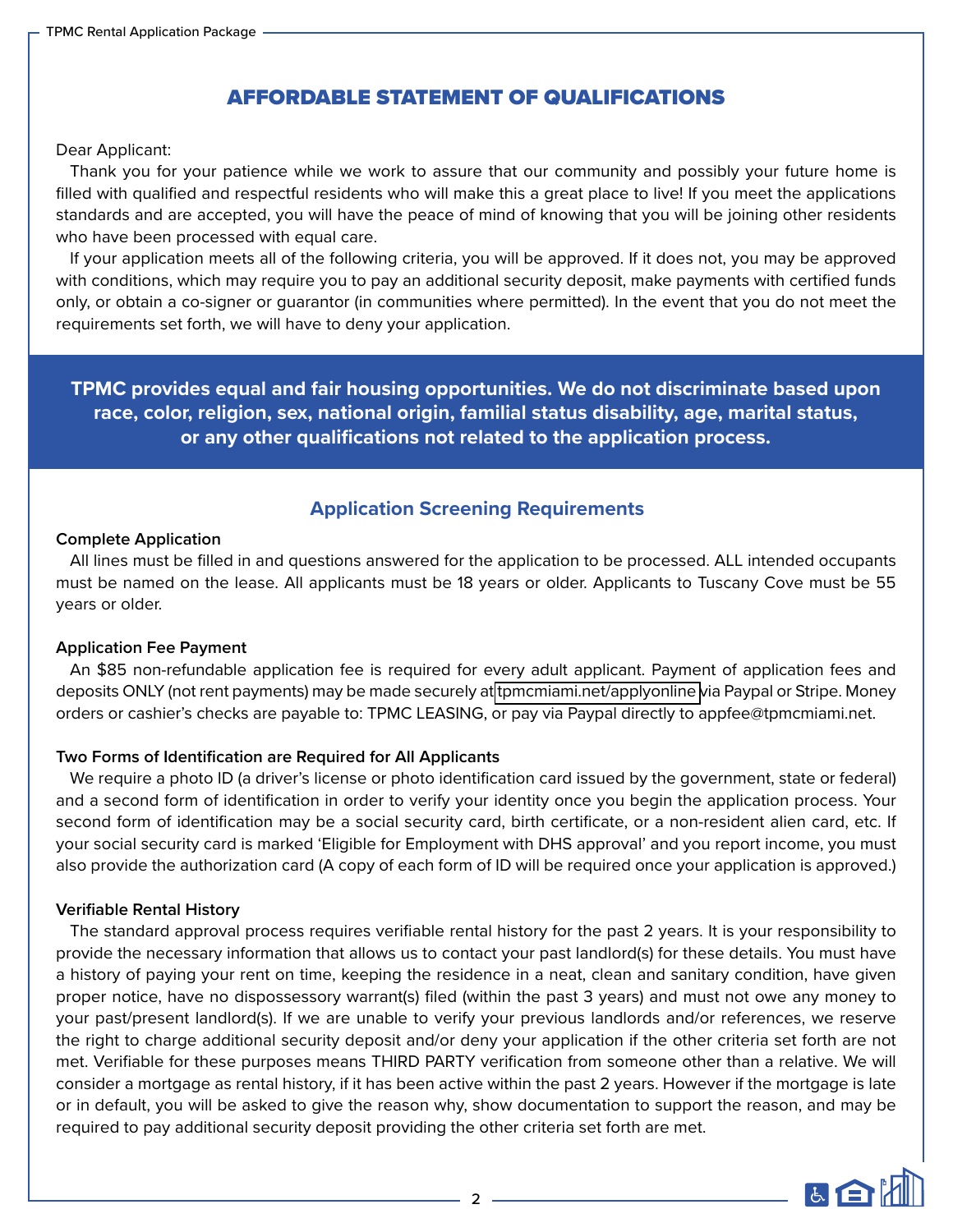# AFFORDABLE STATEMENT OF QUALIFICATIONS

# **Application Screening Requirements**

#### **Income Eligibility**

In order to become eligible for approval you must meet the income requirements set forth by each community. Income restrictions apply. Income will be verified by 3rd party. Some examples are: Employment Verification, the collection of paystubs (six recent and consecutive), the collection of SSI, SSD, SSA confirmation letters, the collection of legal settlement and divorce agreements and any other legal paperwork reflecting income (i.e. child support documentation, the collection of six bank statements (when applicable), the collection of IRA, 401K, or other asset statements).

- A complete list of income documentation will be provided to you by the property staff once the initial interview for application is complete. Recipients of Housing Assistance payments must have a minimum annual income that is the greater of 2.5 times their portion of the rent.
- For applicants that are reporting income from a contributor (a person who makes regular monthly contributions to the applicant), the following applies:
- 50% of income or less from contribution—A notarized affidavit from the contributor (form to be provided by office) AND 6 months bank statements showing the amount of the contribution as a deposit. If the applicant cannot provide bank statements proving the contribution, then the contributor must be added and approved as a GUARANTOR.
- If more than 50% of income is from a contribution the above must happen. IN ADDITION, the contributor must become an approved GUARANTOR for the leaseholder and earn at least FOUR (4) times the monthly rent. The guarantor will be subject to a full background check, and must have a minimum credit score of 720. Guarantors must complete a Guarantor Pre-Leasing Application and pay the applicable application fee. Guarantors must also sign a Lease Contract Guarantee which must be signed in the office or notarized. Guarantors must sign a new Lease Contract Guarantee with each renewal.
- Guarantors will not be considered as tenants and will not be allowed to reside in the unit.

#### **Employment Eligibility**

Each applicant must provide verifiable evidence of being engaged in continuous employment for the past 2 years. Recent graduates of high school or college may be considered exempt. If self-employed, additional verification of income will be required.

#### **Credit History**

Credit accounts should have satisfactory ratings and all utility accounts must be current with no balance owing. If credit has been slow but all other qualifications for residency have been met, an additional security deposit will be required.

#### **Bankruptcy**

If the bankruptcy has been dismissed or discharged, we may require documentation. Each case will be fully reviewed. Once all information is reviewed, we may still approve your application and will require additional security deposit.

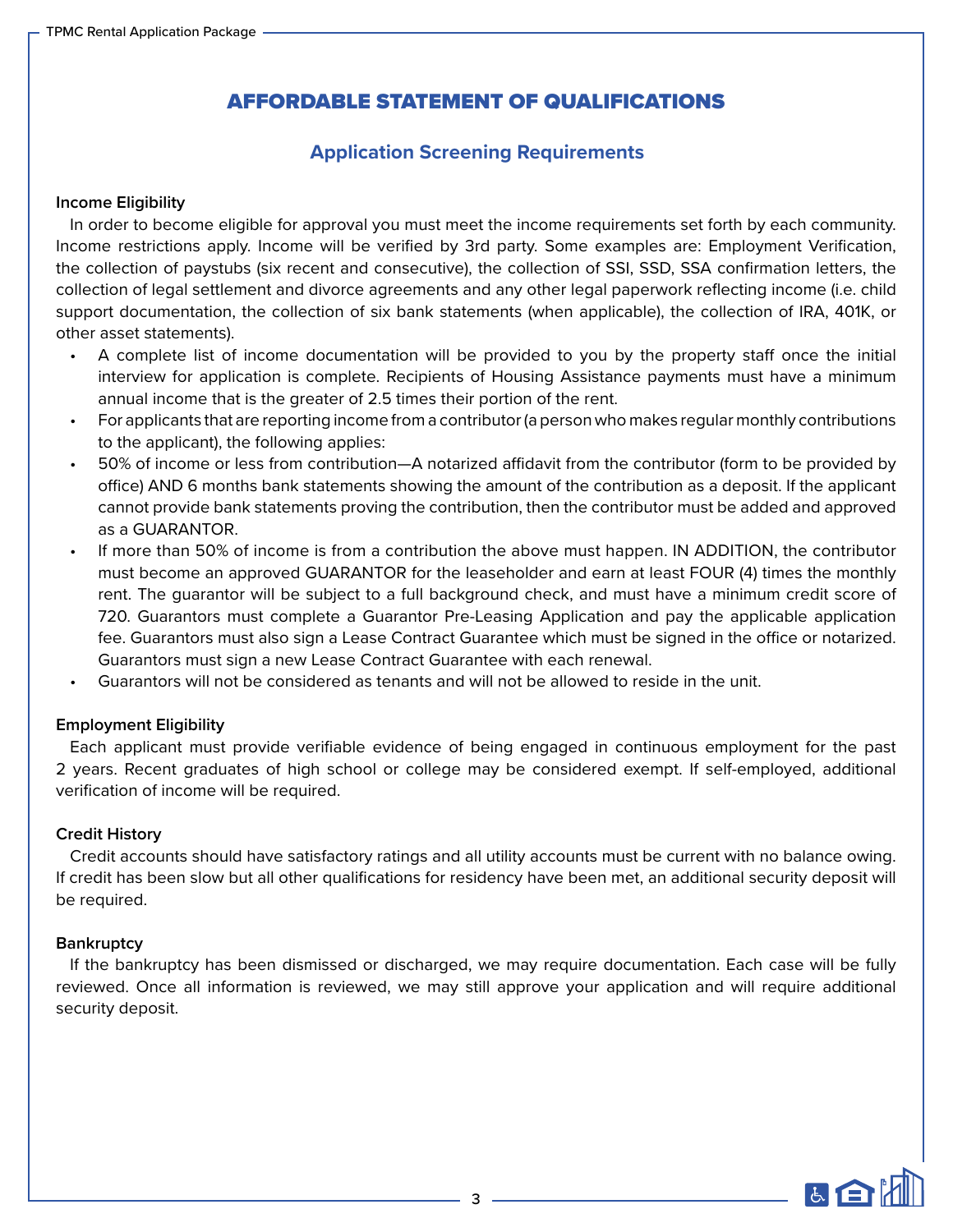# AFFORDABLE STATEMENT OF QUALIFICATIONS

# **Application Screening Requirements**

#### **Criminal Background**

Criminal background will be reviewed for all applicants. Leasing associates/managers are not permitted to discuss criminal background with applicants prior to contacting their Regional Managers for proper direction. If any member of the household has a felony record that includes drugs and violent offenses their application will be automatically denied, no matter the period of time. The applicant will have the opportunity to contact our screening company if you dispute this finding. In addition, you will have the opportunity to challenge the identity of the felon and bear the burden of proof if the felony report is for someone other than yourself. The application will be denied and a letter presented to you with appropriate phone numbers to call, if you are disputing this report.

# **Property Specific Requirements**

#### **Minimum Age Requirement**

Applicants must be at least 18 years old. Applicants to Tuscany Cove must be 55 years or older.

#### **Pet Policy**

Pets are only allowed at the Tuscany Cove community. Service and emotional support animals are not considered pets, and documentation for these will be required. Pet breed, weight and other restrictions apply. Owners must provide a current pet vaccination record, photo of the animal, and verification of service/emotional support.

#### **Smoking Policy**

Tuscany Cove is a 100% smoke-free building. Smoking of tobacco products and electronic cigarettes is prohibited.

#### **Security Deposit**

The amount of required security deposit is based on credit and rental history. The deposit hold fee will be applied toward the security deposit. If your application is approved, you will be required to pay the full security deposit and applicable month's rent prior to moving in. The security deposit is REFUNDABLE. The amount to be refunded is dependent on the condition of the unit at move out and the satisfaction of all financial obligations.

#### **Monthly Rental Amounts with Minimum and Maximum Income Restrictions and Guidelines**

See the Statement of Qualifications Addendum on page 5.

#### **Application Fee Payment**

An \$85 non-refundable application fee is required for every adult applicant. Payment of application fees and deposits ONLY (not rent payments) may be made securely a[t tpmcmiami.net/applyonline](https://www.tpmcmiami.net/applyonline) via Paypal or Stripe. Money orders or cashier's checks are payable to: TPMC LEASING, or pay via Paypal directly to appfee@tpmcmiami.net.

#### **Important Things to Remember**

- 1. Credit reports can not issued to applicants nor are we permitted to discuss the reporting with the applicant. You must contact the Credit Reporting Agency to discuss any/all matters concerning your credit report.
- 2. Felony reports, convictions, or charges are automatic denials.
- 3. Unfavorable Rental Histories are automatic denials.
- 4. All applicants will be notified immediately upon approval or denial with written results generated from the screening program. In addition, this approval/denial will be noted on your application at this time.
- 5. Holding deposits are not refundable once you have been notified that your application has been approved.
- 6. It is required to leave your photo ID in the leasing office when touring the community.

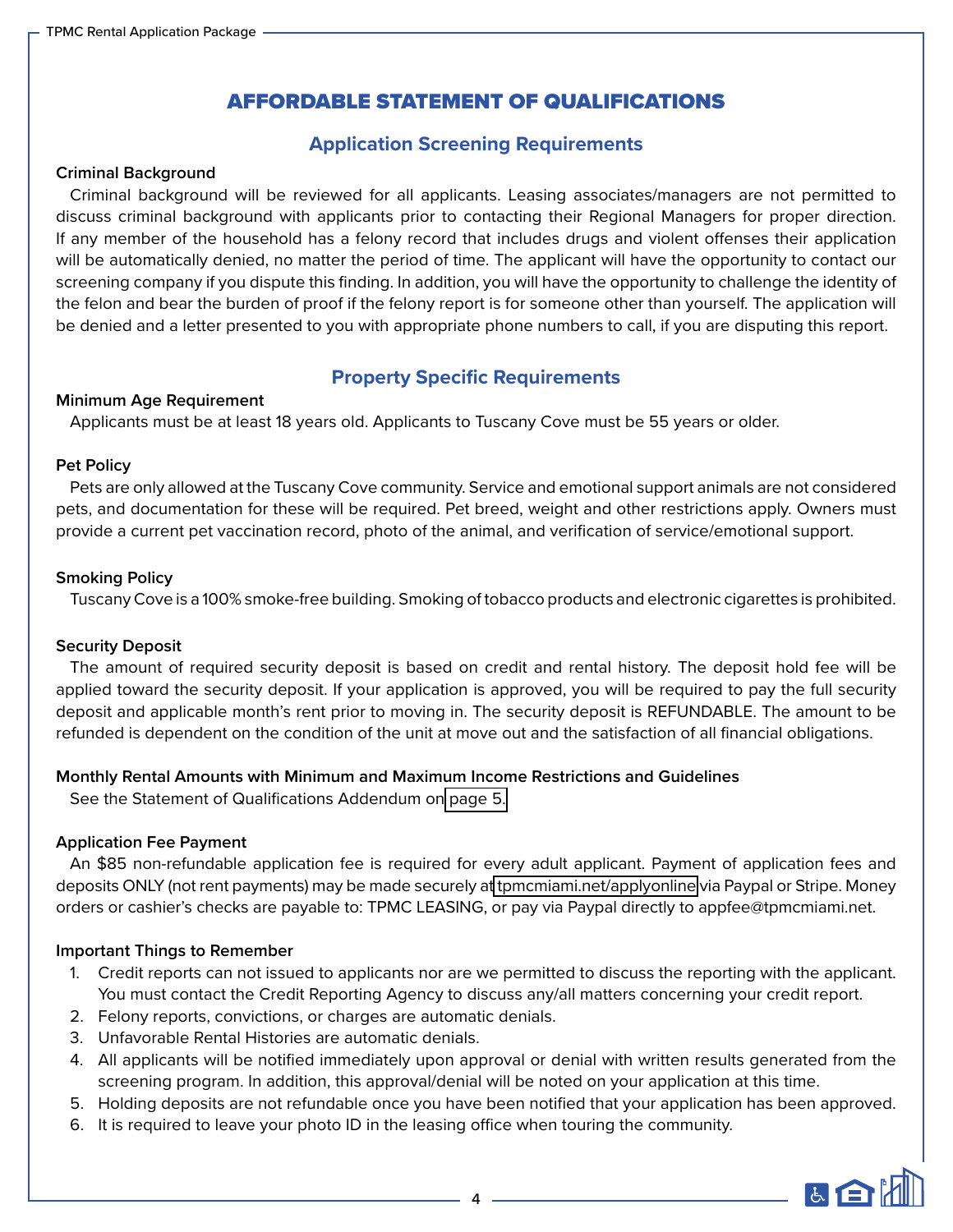June 1, 2022

# STATEMENT OF QUALIFICATIONS ADDENDUM

#### **Minimum Age Requirement**

Applicants must be at least 18 years old. At Tuscany Cove, all applicants must be 55 years or older.

#### **Fees/ Deposits**

- Non-refundable application fee of \$85 per adult applicant
- Deposit holding fee of \$500
- Security deposit is based on credit and rental history

• Pets are only allowed at Tuscany Cove; one pet per household. A pet deposit of \$350 is required (some terms and conditions apply. Please discuss with leasing associates on application approval.)

### **Rent Range (Subject to change)**

| <b>Bedrooms</b> | <b>Bathrooms</b> | <b>Rent Range</b>   |                  |                      |                  |                     |  |
|-----------------|------------------|---------------------|------------------|----------------------|------------------|---------------------|--|
|                 |                  | <b>Edison Place</b> | Edison Terraces  | <b>Edison Towers</b> | Garden Walk Apts | <b>Tuscany Cove</b> |  |
|                 |                  |                     |                  |                      |                  |                     |  |
| $\Omega$        |                  | N/A                 | N/A              | N/A                  | N/A              | 517                 |  |
|                 |                  | $$475 - 1,390$      | N/A              | $$551 - 1,024$       | $$574 - 892$     | $$530 - 1,024$      |  |
| 2               |                  | $$544 - 1,642$      | $$997 - 1,217$   | $$624 - 1,217$       | N/A              | N/A                 |  |
| 2               | $\overline{2}$   | $$558 - 1,656$      | N/A              | N/A                  | $$696 - 1,077$   | $$624 - 1,217$      |  |
| 3               | $\overline{c}$   | N/A                 | $$1,137 - 1,391$ | N/A                  | $$807 - 1,247$   | N/A                 |  |

### **Maximum Allowable Combined Household Income Table**

| $\bf{0}$                | 1                                                                | N/A      |                | N/A              | N/A            | N/A            | 517                                                           |
|-------------------------|------------------------------------------------------------------|----------|----------------|------------------|----------------|----------------|---------------------------------------------------------------|
| 1                       | 1                                                                |          | $$475 - 1,390$ | N/A              | $$551 - 1,024$ | $$574 - 892$   | $$530 - 1,024$                                                |
| $\overline{c}$          | $\mathbf{1}$                                                     |          | $$544 - 1,642$ | \$997 - 1,217    | $$624 - 1,217$ | N/A            | N/A                                                           |
| $\overline{2}$          | $\overline{2}$                                                   |          | $$558 - 1,656$ | N/A              | N/A            | \$696 - 1,077  | $$624 - 1,217$                                                |
| $\overline{\mathbf{3}}$ | $\overline{c}$                                                   | N/A      |                | $$1,137 - 1,391$ | N/A            | $$807 - 1,247$ | N/A                                                           |
| Number<br>οf<br>People  | <b>Maximum Allowable Combined Household Income Table</b><br>30%  |          | 33%            | 40%              | 50%            | 60%            | 80%                                                           |
| 1                       | \$20,490                                                         | \$22,539 |                | \$27,320         | \$34,150       | \$40.980       | \$54,640                                                      |
| $\overline{2}$          | \$23,400                                                         | \$25,740 |                | \$31,200         | \$39,000       | \$46,800       | \$62,400                                                      |
| 3                       | \$26,340                                                         | \$28,974 |                | \$35,120         | \$43,900       | \$52,680       | \$70,240                                                      |
| $\overline{4}$          | \$29,250                                                         | \$32,175 |                | \$39,000         | \$48,750       | \$58,500       | \$78,000                                                      |
| 5                       | \$31,590                                                         | \$34,749 |                | \$42,120         | \$52,650       | \$63,180       | \$84,240                                                      |
| 6                       | \$33,930                                                         | \$37,323 |                | \$45,240         | \$56,550       | \$67,860       | \$90,480                                                      |
|                         | <b>Minimum Allowable Combined Household Income Table*</b><br>33% |          | 50%            |                  | 60%            |                |                                                               |
| <b>Bedrooms</b>         |                                                                  |          |                |                  |                |                | <b>Rental rates vary based</b><br><b>Occupancy restrictio</b> |
|                         | \$13,755                                                         |          | \$16,530       | \$19,285         |                |                |                                                               |
| $\overline{2}$          | \$15,750                                                         |          | \$18,900       | \$22,050         |                |                | Units are subject to a                                        |

# **Minimum Allowable Combined Household Income Table**\*

| Bedrooms | 33%      | 50%      | 60%      |  |
|----------|----------|----------|----------|--|
|          | \$13,755 | \$16,530 | \$19,285 |  |
| $\sim$   | \$15,750 | \$18,900 | \$22,050 |  |

\*Applicable to Tuscany Cove

I acknowledge receipt of this document:

Applicant Signature

**Rental rates vary based on income. Occupancy restrictions apply. Units are subject to availability.**

Date



Applicant Name

5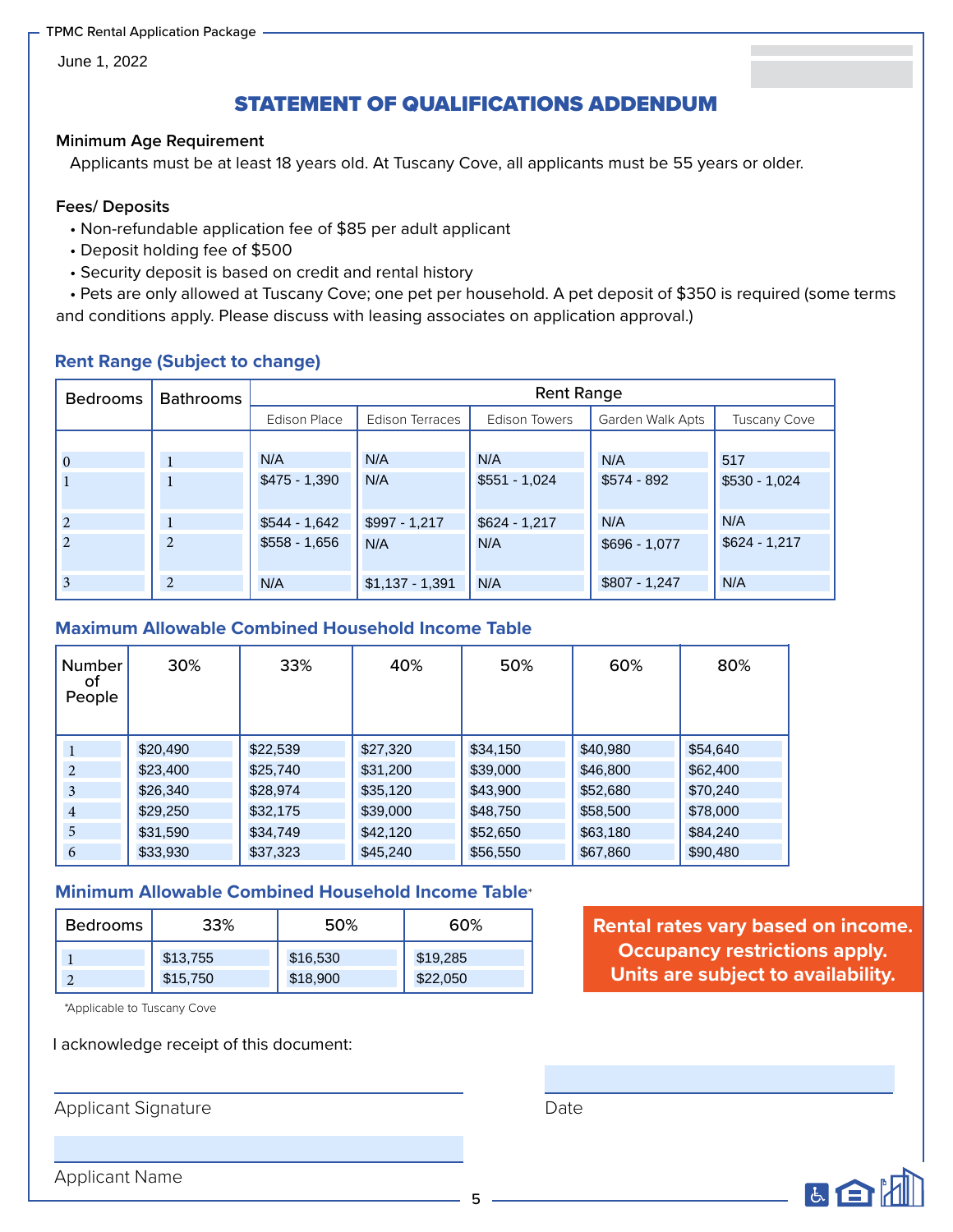Landlord

# TPMC RENTAL APPLICATION

This application must be completed (on screen or in print) by the applicant only. A verifiable digital/manual signature will be required. Answer all questions; do not use N/A. Applicants must be at least 18 years old. Applicants to Tuscany Cove must be at least 55 years old. Each adult must complete a separate form and pay a separate fee.

| <b>COMMUNITY PREFERENCE</b>                                                                                                                                                                                                                                                                                                          |                                                                                         |
|--------------------------------------------------------------------------------------------------------------------------------------------------------------------------------------------------------------------------------------------------------------------------------------------------------------------------------------|-----------------------------------------------------------------------------------------|
| <b>Edison Towers</b><br>Garden Walk Apts<br>I want to live at<br><b>Select ONE</b><br>Tuscany Cove (Senior Living)<br>property only.                                                                                                                                                                                                 | <b>Edison Place</b><br><b>Edison Terraces</b><br>Desired move in date                   |
| 1 Bedroom<br>My preferred unit size is                                                                                                                                                                                                                                                                                               | 2 Bedroom<br>3 Bedroom                                                                  |
| <b>CONTACT INFORMATION</b>                                                                                                                                                                                                                                                                                                           |                                                                                         |
| <b>First Name/s</b><br>Middle Initial<br>Last Name/s                                                                                                                                                                                                                                                                                 | Social Security #<br><b>Driver's Licence</b><br>or State ID $#$<br><b>Issuing State</b> |
| Telephone                                                                                                                                                                                                                                                                                                                            | W                                                                                       |
| If yes, please provide it:<br>Email<br>Yes<br>No.                                                                                                                                                                                                                                                                                    |                                                                                         |
| <b>MARITAL STATUS</b>                                                                                                                                                                                                                                                                                                                |                                                                                         |
| Single<br>Married<br><b>Current Marital Status</b><br>If separated or estranged, please provide your spouse's full name.<br>If reconciliation occurs prior to expiration of the lease, and your spouse wishes to reside with you,<br>your entire household must requalify as a new household. Please acknowledge with your initials. | Divorced<br>Separated<br>Widowed                                                        |
| <b>RESIDENTIAL INFORMATION</b>                                                                                                                                                                                                                                                                                                       | <b>O MINIMUM TWO YEARS OF RESIDENTIAL HISTORY MUST BE PROVIDED</b>                      |
| <b>Current Address</b><br>STREET ADDRESS/APT #<br><b>Occupancy Period</b><br><b>STATE ZIP</b>                                                                                                                                                                                                                                        | <b>CITY</b><br>TO                                                                       |
| Owner L<br>Renter<br><b>Residential Status</b>                                                                                                                                                                                                                                                                                       |                                                                                         |
| Family<br>Name of Community/                                                                                                                                                                                                                                                                                                         | <b>Monthly Payment</b>                                                                  |
| Landlord                                                                                                                                                                                                                                                                                                                             | Telephone                                                                               |
| <b>Former Address</b><br>(if applicable)<br><b>STREET ADDRESS/APT #</b><br><b>Occupancy Period</b>                                                                                                                                                                                                                                   | <b>CITY</b><br>TO                                                                       |
| <b>STATE ZIP</b>                                                                                                                                                                                                                                                                                                                     |                                                                                         |
| Renter<br>Owner<br>Family<br><b>Residential Status</b>                                                                                                                                                                                                                                                                               | <b>Monthly Payment</b>                                                                  |
| Name of Community/<br><b>Londlord</b>                                                                                                                                                                                                                                                                                                | Telephone                                                                               |

西日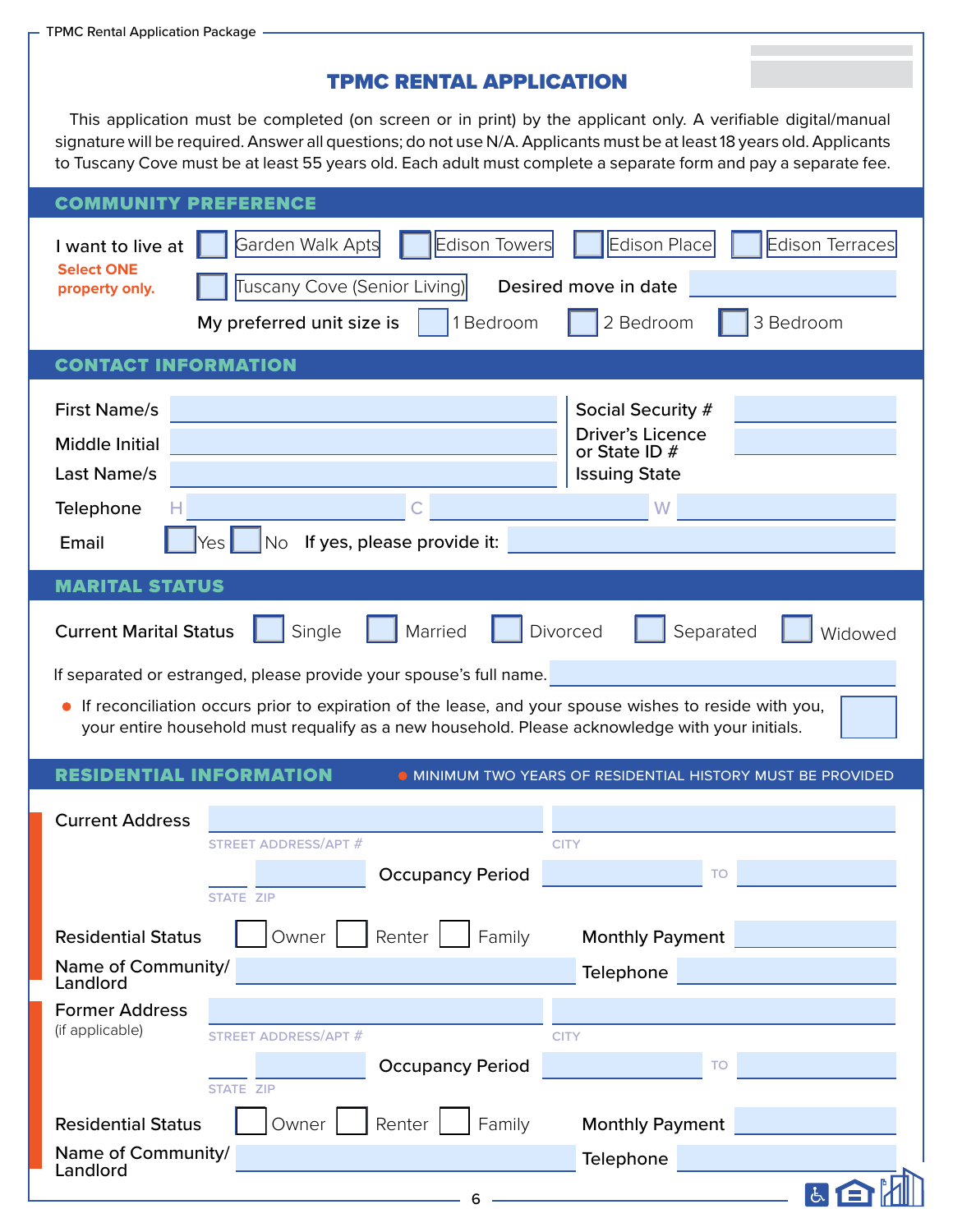- TPMC Rental Application Package  $\cdot$ 

# TPMC RENTAL APPLICATION

| EMPLOYMENT                                                          |                                     |
|---------------------------------------------------------------------|-------------------------------------|
|                                                                     |                                     |
| <b>Present Employer</b>                                             | <b>Date Started</b>                 |
| <b>Position Held</b>                                                | Sole employment<br><b>No</b><br>Yes |
| <b>Employer Address</b>                                             |                                     |
| <b>STREET ADDRESS/APT #</b>                                         | <b>CITY</b>                         |
| Telephone                                                           | Fax                                 |
| <b>STATE ZIP</b>                                                    |                                     |
| Bi-Weekly  <br>Weekly<br><b>Gross Pay</b>                           | Bi-Monthly Monthly<br>Salary \$     |
| <b>Other Employer</b>                                               | <b>Date Started</b>                 |
| <b>Position Held</b>                                                |                                     |
| <b>Employer Address</b>                                             |                                     |
| <b>STREET ADDRESS/APT #</b>                                         | <b>CITY</b>                         |
| Telephone                                                           | Fax                                 |
| <b>STATE ZIP</b>                                                    |                                     |
| <b>Bi-Monthly</b><br><b>Gross Pay</b><br><b>Bi-Weekly</b><br>Weekly | Monthly<br>Salary \$                |
| Former Employer                                                     | Telephone                           |
| Dates employed<br><b>TO</b>                                         |                                     |
|                                                                     |                                     |
| <b>Bi-Weekly</b><br>Bi-Monthly<br><b>Gross Pay</b><br>Weekly        | Monthly<br>Salary \$                |

# OTHER INCOME SOURCES

 $\bullet$  **ALL SOURCES OF INCOME MUST BE DOCUMENTED** 

医白

Do you receive or have you been awarded (for yourself or on behalf of anyone else) any of the following?

| <b>Income Source</b>                     | <b>CHECK</b><br>YES/NO                                                      | Amount Received/\$ | Frequency<br>(Weekly, Monthly, Annually) |
|------------------------------------------|-----------------------------------------------------------------------------|--------------------|------------------------------------------|
| Social Security/ S.S.I./ S.S.D.          | $\begin{array}{ c c c }\hline \textbf{M} & \textbf{N} \\\hline \end{array}$ |                    |                                          |
| Alimony                                  | $\mathbf{M}$<br>$\overline{\mathbf{N}}$                                     |                    |                                          |
| T.A.N.F. (Cash Assistance)               | $\boxed{\mathbf{M}}$                                                        |                    |                                          |
| Retirement Income                        | $\mathbf{M}$<br>$\blacksquare$                                              |                    |                                          |
| Unemployment Compensation                | $\boxed{\mathbf{M}}$                                                        |                    |                                          |
| Disability / Workman's Compensation      | $\overline{\mathbf{M}}$<br>$\overline{\mathbf{N}}$                          |                    |                                          |
| <b>Annuity Payments</b>                  | $\overline{\mathbb{M}}$<br>$\overline{\mathbf{N}}$                          |                    |                                          |
| <b>Armed Forces Reserve</b>              | $\sqrt{N}$                                                                  |                    |                                          |
| Recurring Periodic Income                | $\boxed{\text{M}}$                                                          |                    |                                          |
| Foster Care /Adoption Maintenance        | $\overline{\mathbf{M}}$<br>$\overline{\mathbf{N}}$                          |                    |                                          |
| Gift Contributions •                     | $\boxed{\blacksquare} \quad \boxed{\blacksquare}$                           |                    |                                          |
| Unreported or Undeclared Tips            | ☑ △                                                                         |                    |                                          |
| Rental Income                            | <b>M</b>                                                                    |                    |                                          |
| Anticipated Seasonal / Summer Employment | $\overline{\mathbb{M}}$<br>$\overline{\mathbf{N}}$                          |                    |                                          |

Gift Contributions must appear on your bank statements to be considered as income.

#### Additional Commments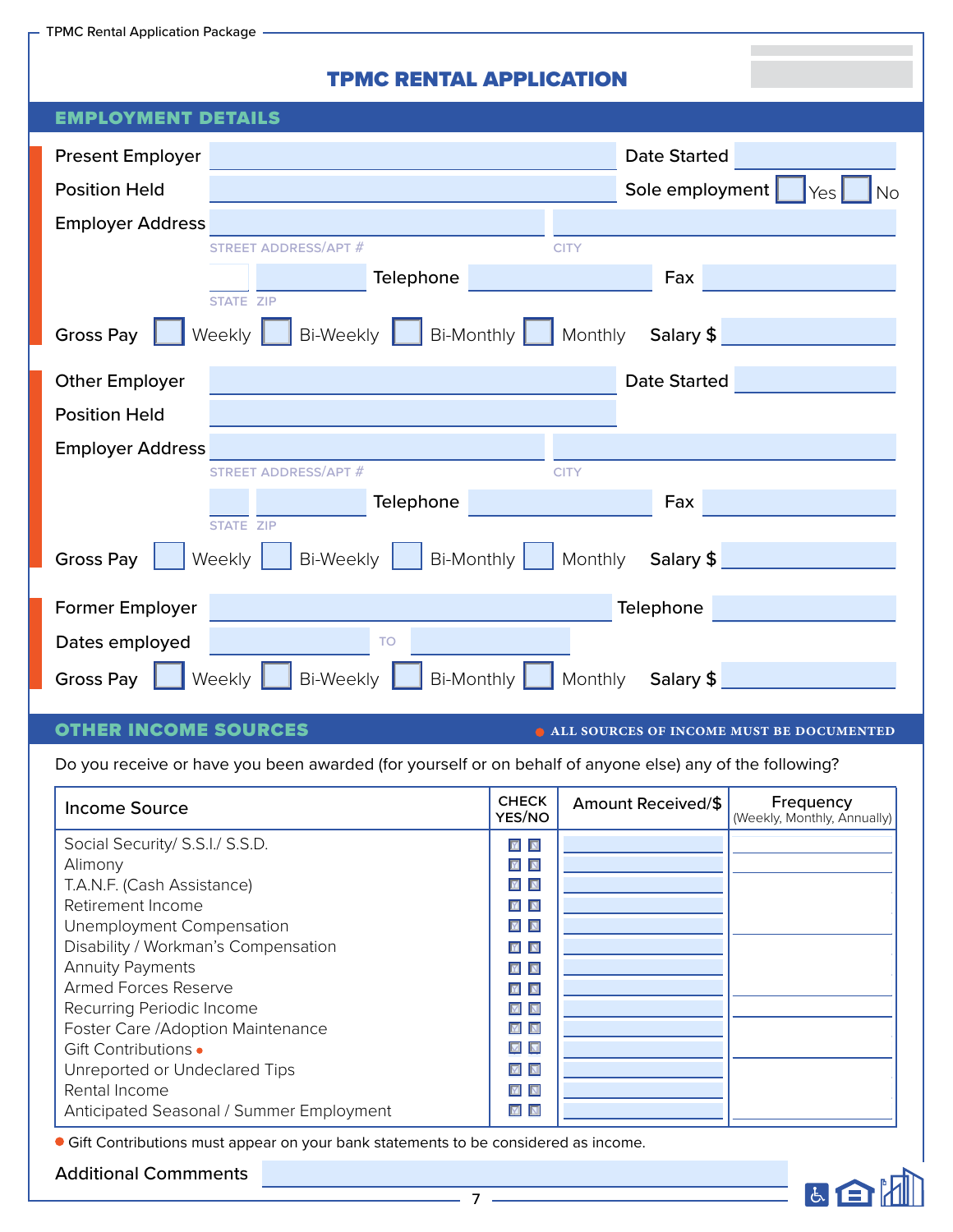# TPMC RENTAL APPLICATION

### OTHER INCOME SOURCES (CONTINUED)

Do you receive child support? Do you have a child support order?

Are you pending court ordered child support?

| Yes | Νo |
|-----|----|
| Yes | Νo |
| Yes | No |

If you answered **Yes** to any of these questions please complete the table below for all children in the household.

| Name of Child                                                                                                                                  | <b>CHECK</b><br>YES/NO                                                                                               | Source<br>(Court ordered,<br>Voluntary, None) | Amount<br>Received/\$ | Frequency<br>(Weekly, Bi-Weekly, Monthly,<br>Bi-Monthly, Annually,) |  |  |
|------------------------------------------------------------------------------------------------------------------------------------------------|----------------------------------------------------------------------------------------------------------------------|-----------------------------------------------|-----------------------|---------------------------------------------------------------------|--|--|
|                                                                                                                                                | $\boxed{\textbf{M}}$<br>$\boxed{\textbf{M}}$<br>$\boxed{\mathbf{M}}$<br>$\boxed{\textbf{M}}$<br>$\boxed{\textbf{M}}$ |                                               |                       |                                                                     |  |  |
| Are you currently unemployed?   Yes   No<br>If yes, are you claiming zero income for the next 12 months?<br>$\overline{\phantom{a}}$ No<br>Yes |                                                                                                                      |                                               |                       |                                                                     |  |  |
| If yes, please the full legal name of your<br>source of support (individual/organisation)                                                      |                                                                                                                      |                                               |                       |                                                                     |  |  |

### APARTMENT OCCUPANTS

List all persons that will be living in the apartment for at least 50% of the leasing period.

| <b>Household Member Name</b> | Relationship to<br><b>Head of Household</b> | <b>Birth</b><br>Date | Age | Gender | Yes/No I                                                                                                                                                                                        | <b>Students</b><br>Full-time or Part-time |
|------------------------------|---------------------------------------------|----------------------|-----|--------|-------------------------------------------------------------------------------------------------------------------------------------------------------------------------------------------------|-------------------------------------------|
|                              | <b>Head of Household</b>                    |                      |     |        | $\begin{array}{c c} \hline \textbf{M} & \textbf{N} \end{array}$<br>回回<br>$\boxed{\blacksquare} \quad \boxed{\blacksquare}$<br>$\boxed{\blacksquare} \quad \blacksquare$<br>$\boxed{\textbf{M}}$ |                                           |

 $\parallel$  Yes No Are you or anyone in the household currently enlisted or enlisting in the military or reserves?

Do you have custody of all minors (17 and under) listed above?  $\begin{array}{|c|c|}\hline \text{Yes} \end{array}$ 

No

Yes

因白

No

No

**Yes** 

**None** 

Will any of the persons (18 years and over) in the household be or have been full-time students during five calendar months of this year, or plan to be in the next calendar year at an educational institution with regular faculty and students?

If yes, the full name of the institution/s attending:

| Do you anticipate any changes in the household composition in the next 12 months? |  |
|-----------------------------------------------------------------------------------|--|
| If yes, what is the change, and when is it expected to occur?                     |  |

8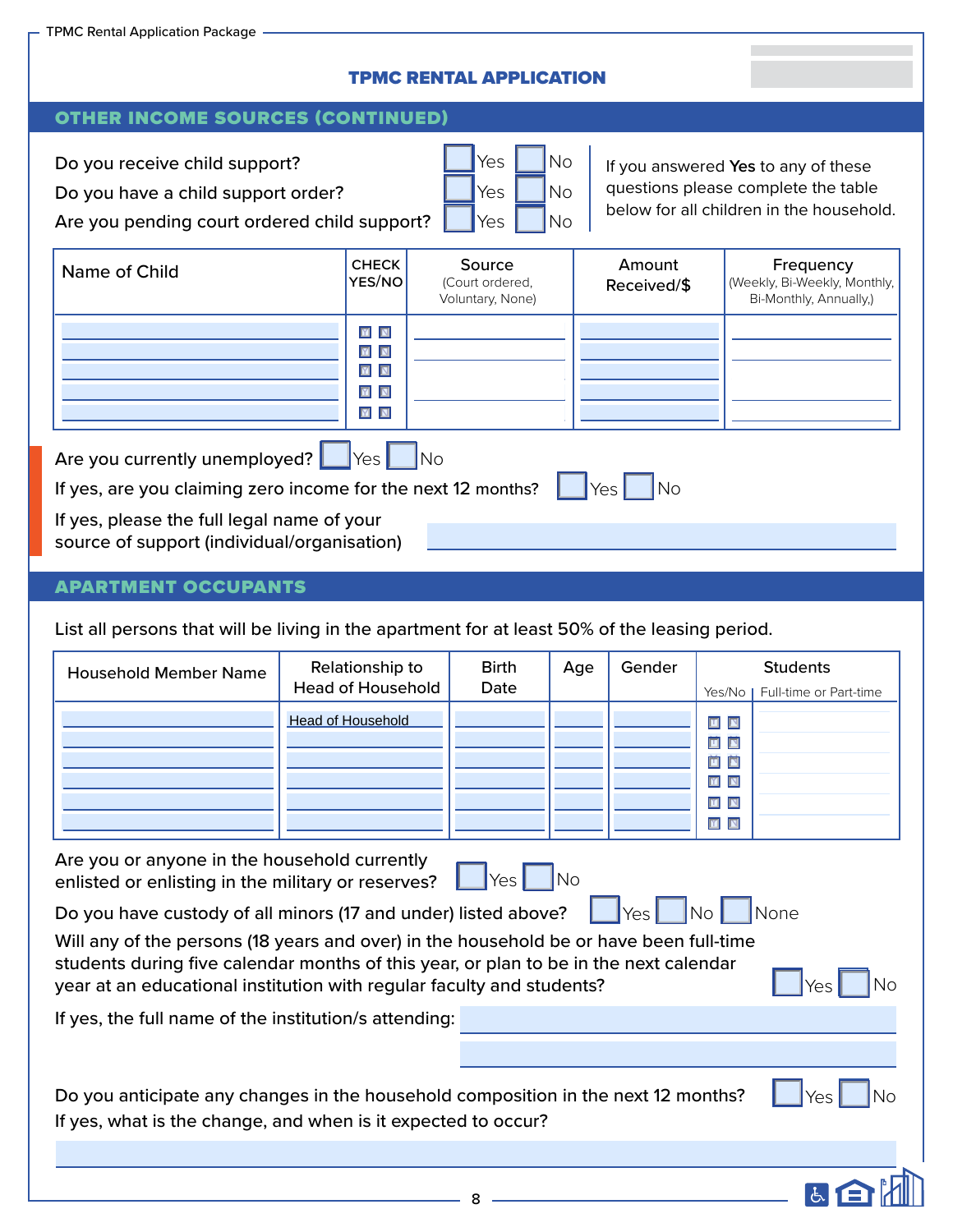# TPMC RENTAL APPLICATION

×

# HOUSEHOLD ASSET VERIFICATION

| <b>Assets</b>                                                                                                                                                                                                           | <b>CHECK</b><br>YES/NO                                                                          | Amount or<br>Average Balance/\$        | <b>Interest Received</b> |
|-------------------------------------------------------------------------------------------------------------------------------------------------------------------------------------------------------------------------|-------------------------------------------------------------------------------------------------|----------------------------------------|--------------------------|
| Checking Account or Debit Card<br>Savings<br>Trust Funds / Land Contracts / Lump Sum Receipts<br>IRA / Certificate of Deposit / Money Market                                                                            | 国国<br>$\boxed{\mathbf{M}}$<br>$\blacksquare$<br>回回                                              |                                        |                          |
| 401K / Stocks / Bond / Keogh Accounts<br>Investments / Safety Deposit Box<br>Whole Life Insurance / Capital Investments<br>Cash on Hand / Personal Property held as an Investment<br>Other / Retirement / Pension Funds | $\boxed{\blacksquare} \quad \blacksquare$<br>$\blacksquare$<br><b>M</b><br>$\blacksquare$<br>⊠⊠ |                                        |                          |
| Are the combined household assets more than \$5,000?                                                                                                                                                                    |                                                                                                 | Yes<br><b>No</b>                       |                          |
| Do you own a home? $\Box$ Yes $\Box$ No What is the value of your home? \$                                                                                                                                              |                                                                                                 |                                        |                          |
| Have you disposed of (sold or given away) any assets in the past two years? $\vert$                                                                                                                                     |                                                                                                 |                                        | No.<br>Yes I             |
| If yes, was it for less than for market value? $\ \cdot\ $ Yes $\ \cdot\ $ No Value of assets disposed \$                                                                                                               |                                                                                                 |                                        |                          |
| <b>ADDITIONAL ASSETS</b>                                                                                                                                                                                                |                                                                                                 |                                        |                          |
| Do you own a vehicle/s?<br>Yes<br><b>No</b>                                                                                                                                                                             |                                                                                                 | If yes, provide the following details. |                          |
| Model<br>Make                                                                                                                                                                                                           | Color                                                                                           | Year                                   | Tag                      |
| <b>HOUSING CHOICE VOUCHER PROGRAM</b>                                                                                                                                                                                   |                                                                                                 |                                        |                          |
| Do you have a Section 8 Voucher?<br>Yes<br><b>No</b>                                                                                                                                                                    |                                                                                                 |                                        |                          |
| If yes, please indicate your source.                                                                                                                                                                                    |                                                                                                 |                                        | <b>Expiry Date</b>       |
| <b>ACCESSIBILITY</b>                                                                                                                                                                                                    |                                                                                                 |                                        |                          |
| Do you or any member of the household require an accessible unit?<br>If yes, please check all that apply.<br>Mobility                                                                                                   | Vision                                                                                          | Yes<br>Hearing Impairment              | <b>No</b>                |
| <b>PETS</b>                                                                                                                                                                                                             |                                                                                                 |                                        |                          |
| Do you have a:<br>Pet?<br>Service animal?<br><b>No</b><br>Yes<br>Yes<br>If yes, please provide the following details.                                                                                                   | No<br>Type of animal                                                                            | <b>Emotional Support animal?</b>       | <b>No</b><br>Yes         |
| Weight<br><b>Breed</b>                                                                                                                                                                                                  |                                                                                                 | Color                                  | Name                     |
| Owners must provide a current pet vaccination record, photo of the animal, and verification of service/emotional support.<br>9                                                                                          |                                                                                                 |                                        | 占                        |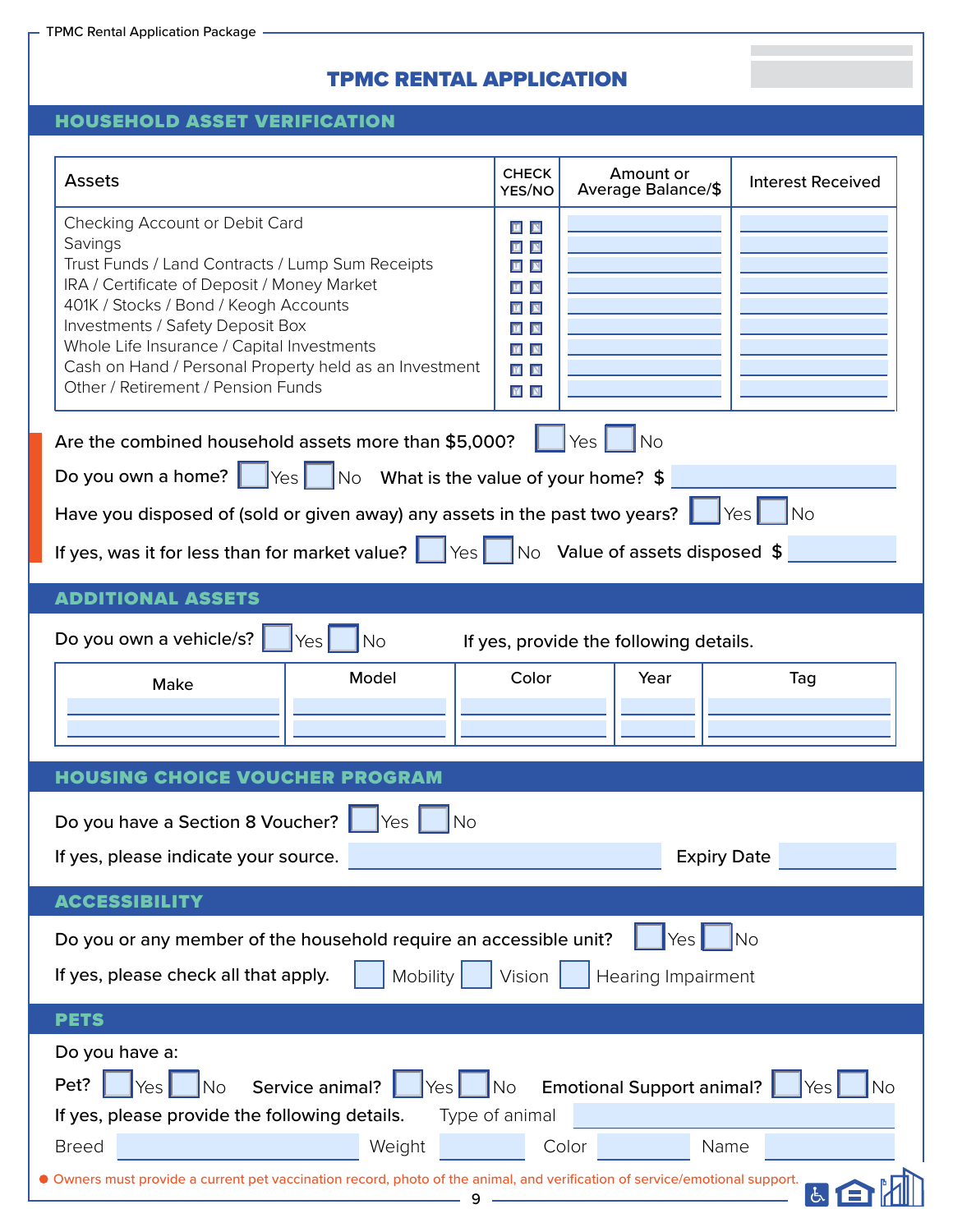| - TPMC Rental Application Package                                                                                                                                     |
|-----------------------------------------------------------------------------------------------------------------------------------------------------------------------|
| <b>TPMC RENTAL APPLICATION</b>                                                                                                                                        |
| <b>RENTAL HISTORY</b>                                                                                                                                                 |
| Have you or any member of your household who will be<br>residing in the apartment ever been charged with:<br>Misdemeanor? Yes No Felony? Yes<br>$\overline{\big }$ No |
| <b>REFERRAL</b>                                                                                                                                                       |
| How did you find out about TPMC's affordable living communities?                                                                                                      |

# **IMPORTANT NOTE: If your application is not signed it cannot be processed.**

# **Applicant Authorization and Certification**

By signing below Applicant(s) authorizes the owner/manager to verify applicants and all other household members' criminal background, school enrollment, contact current and/or previous landlords, obtain credit, eviction court record, sex offender registration information, and any other information deemed necessary to verify any or all information provided on this application and to release said information to Tacolcy Property Management Co., its Agents/Assigns. Applicant understands that eligibility for housing will be based on applicable income limits and by management's selection criteria and are subject to change.

Under penalty of perjury, the applicant represents that all of the above statements are true and complete to the best of their knowledge, and hereby authorizes verification of the above information. Applicant further understands that providing false representations herein constitutes an act of FRAUD. In addition to the foregoing, applicant has paid a non-refundable fee for costs and expenses in checking applicant's credit and criminal background. Applicant acknowledges that any false, misleading or incomplete information herein may constitute grounds for rejection of this application, termination of right of occupancy and/or forfeiture of deposits and may constitute an act of fraud under laws of this state.

# **Apartment Deposit/Deposit Holding Fee**

In consideration of owners taking a dwelling unit off the market, applicant may be asked to pay an "Apartment Deposit". Once a rental application is approved, either a signed lease with security deposit payment or a "Deposit Holding Fee" of \$500 will be required within 48 hours to move forward with reserving a unit. The holding fee will guarantee we will reserve the unit for a period of 10 days for existing buildings, the period may be extended for new construction. If a holding fee was collected, once the lease is entered into, the apartment holding fee shall be credited to the required security deposit. If applicant fails to sign the lease within 10 days of being notified that the apartment is available for move in or refuses to enter into a lease on the agreed upon date for a stated apartment, the deposit holding fee shall be forfeited to the owner to serve as liquidated damages it will suffer by reason of failure to enter into residency.

Keys will be furnished only after lease, verification of utilities and other rental documents have been properly executed by all parties, and only after applicable rent and security deposit have been paid. This application is preliminary only and does not obligate owner or owner's agent to execute a lease or deliver possession of the proposed premises.

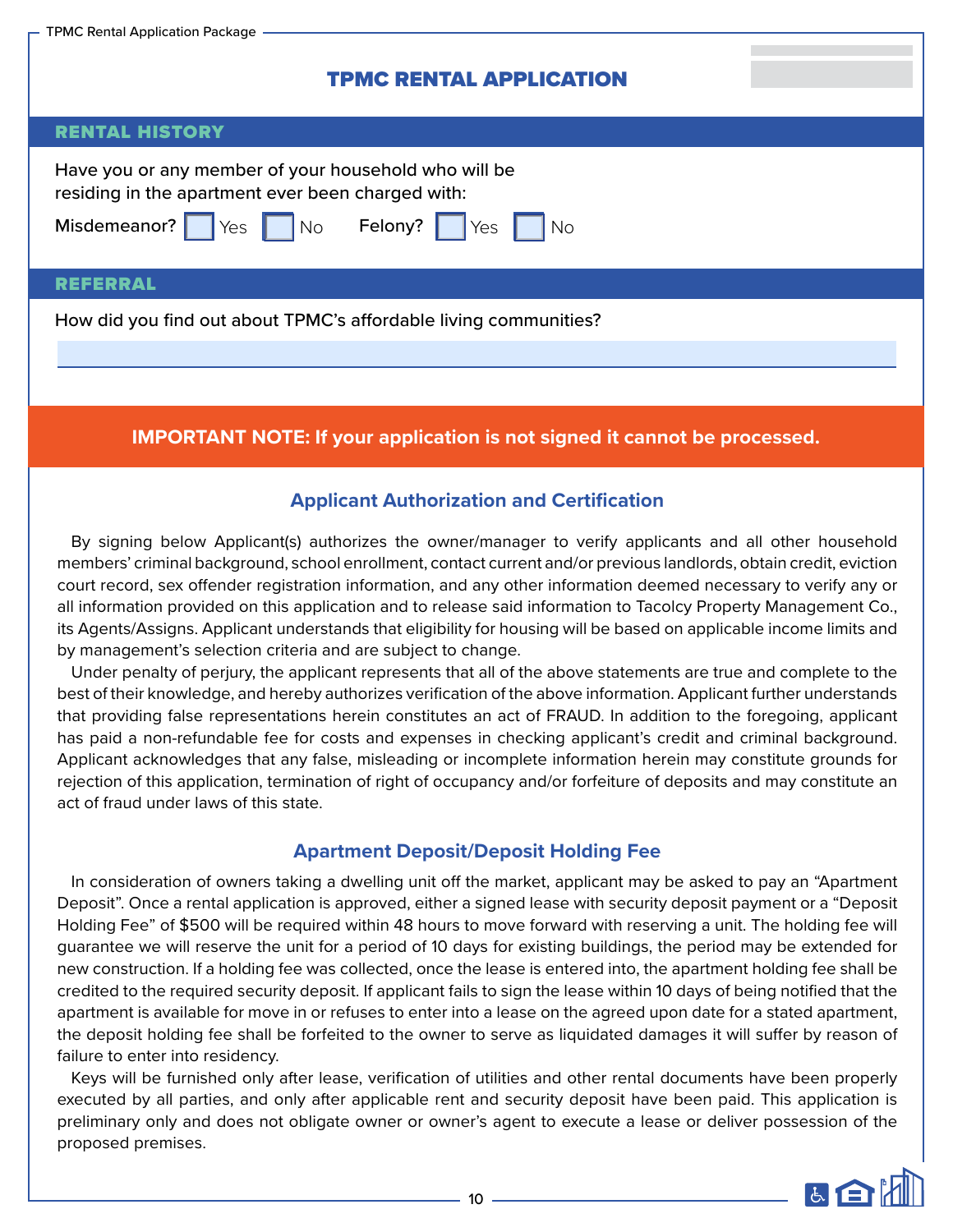# TPMC RENTAL APPLICATION

# **Application Processing Charge**

Applicant has submitted the sum of  $\frac{1}{2}$  which is a non-refundable fee for processing of the above application. Such sum is not a rental payment or security deposit. It is understood and agreed to between parties that in the event this application for said apartment is accepted or rejected by Management, that the said sum will be retained by Management to cover the costs of application processing as furnished by applicant. In the event of an unfavorable outcome with this application I further agree that I will not dispute the non-refundable application fee with my bank, credit card company, financial institution or issuer of money orders/cashiers check.

I have read and agree to the provisions as stated.

| <b>Applicant Signature</b>      | Date |
|---------------------------------|------|
| <b>Applicant Name</b>           |      |
| Owner/Management Representative | Date |

**• IMPORTANT NOTE:** Please complete the optional Voluntary Statistical Data Form on page 12 and the (**required)** Emergency Contact Form on page 13 before clicking the submit form button. Thank you for your time. We look forward to welcoming you to our communities.

#### to submit your form digitally once complete

**Check your form carefully, save your form, then click SUBMIT FORM.** This will take you to your email client or prompt you to enter and log into your web mail account. Your saved application form will automatically attach to an addressed email (look for this in your Drafts folder if using web mail). Attach all required supporting documents listed on page one of this form.

**SUBMIT FORM** 

MEM

If having difficulties, please call or email: **[gardenwalk@tpmcmiami.net](mailto:gardenwalk@tpmcmiami.net) / [tuscanycove@tpmcmiami.net](mailto:tuscanycove@tpmcmiami.net) / [edtriplextpmc@tpmcmiami.net](mailto:edtriplextpmc@tpmcmiami.net)**

| <b>FOR OFFICE USE ONLY</b> |                                                        |  |  |              |                                 |  |  |  |
|----------------------------|--------------------------------------------------------|--|--|--------------|---------------------------------|--|--|--|
| Referred by                |                                                        |  |  |              | <b>Apartment Size</b>           |  |  |  |
| Property                   |                                                        |  |  |              | Apartment No.                   |  |  |  |
| Monthly Rent \$            |                                                        |  |  |              | Required Security Deposit \$    |  |  |  |
| Concession \$              |                                                        |  |  |              | Actual Security Deposit Paid \$ |  |  |  |
| Hold Fee \$                | Set Aside %<br>Security Deposit Balance Owed \$ 0<br>0 |  |  |              |                                 |  |  |  |
| <b>Processing Status</b>   |                                                        |  |  |              | <b>Processing Employee</b>      |  |  |  |
| <b>Approval Date</b>       |                                                        |  |  | Move-in Date |                                 |  |  |  |
|                            |                                                        |  |  |              |                                 |  |  |  |

11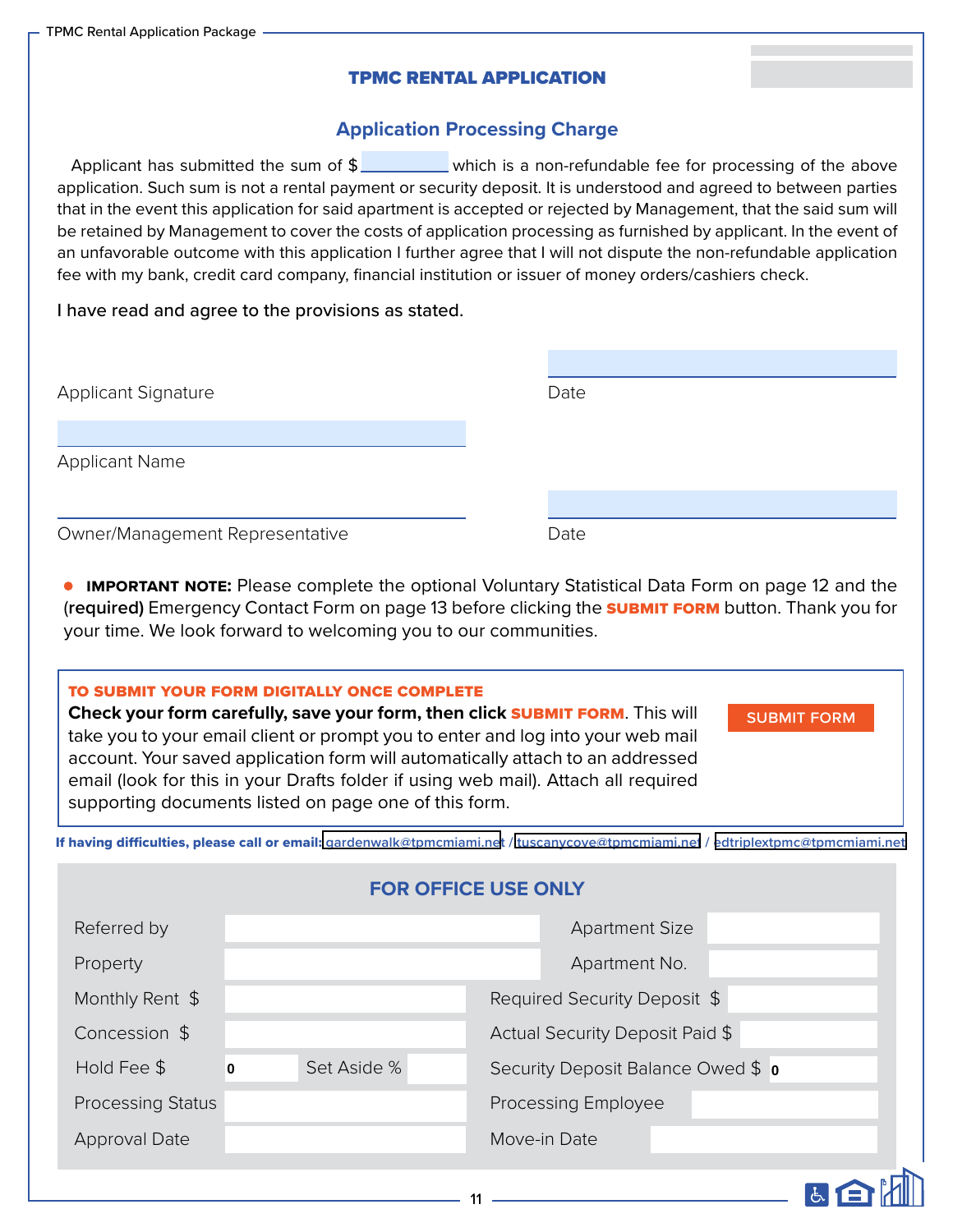# VOLUNTARY STATISTICAL DATA

Information in this addendum is gathered for statistical use only. No resident / applicant is required to give such information unless they desire to do so. Refusal to provide information will not affect any rights the household members have as residents or applicants. There is no penalty for households that do not complete the form.

### NEW HOUSEHOLDS

**Prior Housing Information** (Answer for head of household)

| Monthly rental payment |  |
|------------------------|--|
| Monthly house payment  |  |
| ZIP code               |  |

# ALL HOUSEHOLDS

# **Currrent Employment**

(Answer for head of household)

| Occupation | Motor vehicle                |
|------------|------------------------------|
| ZIP code   | <b>Public transportation</b> |

# **Primary Mode of Transportation**

(Answer for head of household)

| Motor vehicle                |  |
|------------------------------|--|
| <b>Public transportation</b> |  |
| Other                        |  |

# **Additional Household Information**

(Answers apply to any member of the household)

# Check all that apply.

| Receives Medicare benefits | Is a person with a disability $\begin{array}{ c c } \hline \end{array}$ |  |
|----------------------------|-------------------------------------------------------------------------|--|
| Receives Medicaid benefits |                                                                         |  |

| <b>Racial Categories</b> (Select all that apply)                                                                                                                                                                                                                                                                                                                                    | Total Number of<br><b>Household Members</b><br>per Category | <b>Total Number of</b><br>Hispanic or Latino<br><b>Household Members</b> |
|-------------------------------------------------------------------------------------------------------------------------------------------------------------------------------------------------------------------------------------------------------------------------------------------------------------------------------------------------------------------------------------|-------------------------------------------------------------|--------------------------------------------------------------------------|
| American Indian or Alaska Native<br>Asian<br>Black or African<br>American<br>Native Hawaiian or Other Pacific Islander<br>White<br>American Indian or Alaska Native and White<br>Asian and White<br>Black or African American and White<br>American Indian or Alaska Native and Black or African American<br>Asian and Black or African American<br>Other multiple race combination |                                                             |                                                                          |